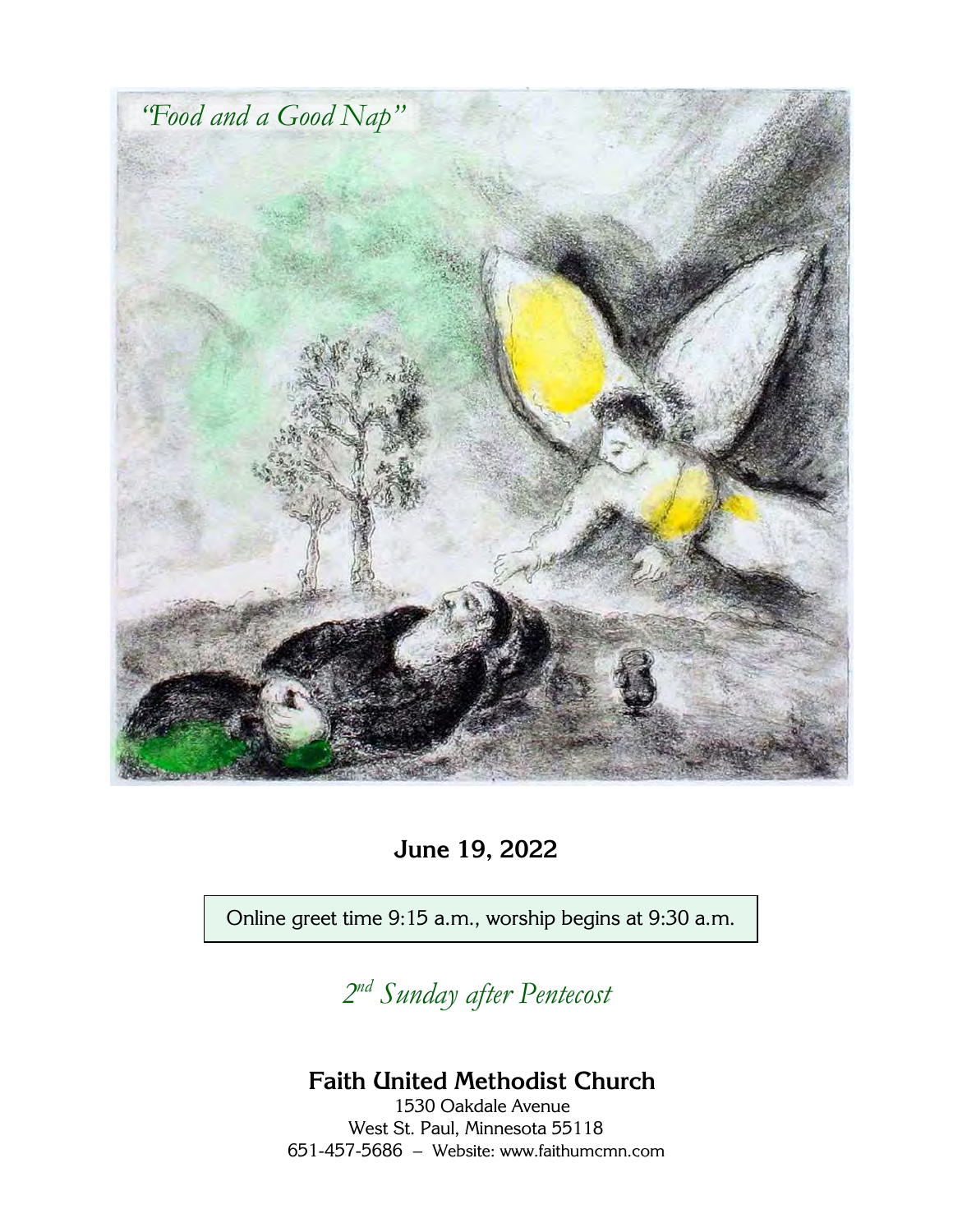## **Gathering and Praise**

|                                                           | <b>Welcome and Announcements</b>                                                                                                                                                                                                                                                                                                                                                                                                           |                                                                          |                                                     |
|-----------------------------------------------------------|--------------------------------------------------------------------------------------------------------------------------------------------------------------------------------------------------------------------------------------------------------------------------------------------------------------------------------------------------------------------------------------------------------------------------------------------|--------------------------------------------------------------------------|-----------------------------------------------------|
|                                                           | <b>Centering Music</b>                                                                                                                                                                                                                                                                                                                                                                                                                     |                                                                          |                                                     |
| One:<br>Many:<br>One:<br>Many:<br>One:<br>Many:           | <b>Call to Worship</b><br>When we long for the special effects we think life should offer:<br>it is enough, for us, that God comes in a soft, summer shower.<br>When we our hearts are cracked by the drought of doubt:<br>it is enough, for us, that God opens up the fountains of faith for us.<br>When our senses are deadened by the sales pitches of our culture:<br>it is enough, for us, that God wraps us in the silence of grace. |                                                                          |                                                     |
|                                                           | <b>Opening Hymn</b>                                                                                                                                                                                                                                                                                                                                                                                                                        | "Come Away with Me"                                                      | <b>FWS 2202</b>                                     |
| Many:                                                     | <b>Opening Prayer</b><br>O God who is greater than the most powerful forces in this world,<br>enable us to be still and know that You are God.                                                                                                                                                                                                                                                                                             |                                                                          |                                                     |
|                                                           | O Lord who answers out of the whirlwind of everyday life,<br>breathe in us Your Holy Spirit to strengthen, comfort,<br>and guide us in the midst of the storm.                                                                                                                                                                                                                                                                             |                                                                          |                                                     |
|                                                           | O still, small voice, speak to us this hour<br>that we might become makers of Your peace<br>in our homes, in our communities, in our world.                                                                                                                                                                                                                                                                                                |                                                                          |                                                     |
|                                                           |                                                                                                                                                                                                                                                                                                                                                                                                                                            | We pray all this in the name of the One who calmed the raging sea. Amen. |                                                     |
| <b>Hymn of Praise</b>                                     |                                                                                                                                                                                                                                                                                                                                                                                                                                            | "Be Thou My Vision"                                                      | <b>Baby Bells</b>                                   |
|                                                           | <b>Creating Connections</b>                                                                                                                                                                                                                                                                                                                                                                                                                |                                                                          |                                                     |
|                                                           |                                                                                                                                                                                                                                                                                                                                                                                                                                            | <b>Proclaiming the Word</b>                                              |                                                     |
| <b>Prayer of Illumination</b><br><b>Scripture Reading</b> |                                                                                                                                                                                                                                                                                                                                                                                                                                            |                                                                          | Gil Kinnunen<br>1 Kings 19:1-15a<br><b>FWS 2123</b> |
|                                                           | <b>Hymn of Preparation</b>                                                                                                                                                                                                                                                                                                                                                                                                                 | "Loving Spirit"                                                          |                                                     |
| Sermon                                                    |                                                                                                                                                                                                                                                                                                                                                                                                                                            | "Food and a Good Nap"                                                    | Rev. Marianne Ozanne                                |
|                                                           |                                                                                                                                                                                                                                                                                                                                                                                                                                            | <b>Responding to the Word</b>                                            |                                                     |
| <b>Affirmation of Faith</b>                               |                                                                                                                                                                                                                                                                                                                                                                                                                                            |                                                                          | <b>UMH 883</b>                                      |
|                                                           | <b>Special Music</b>                                                                                                                                                                                                                                                                                                                                                                                                                       |                                                                          |                                                     |